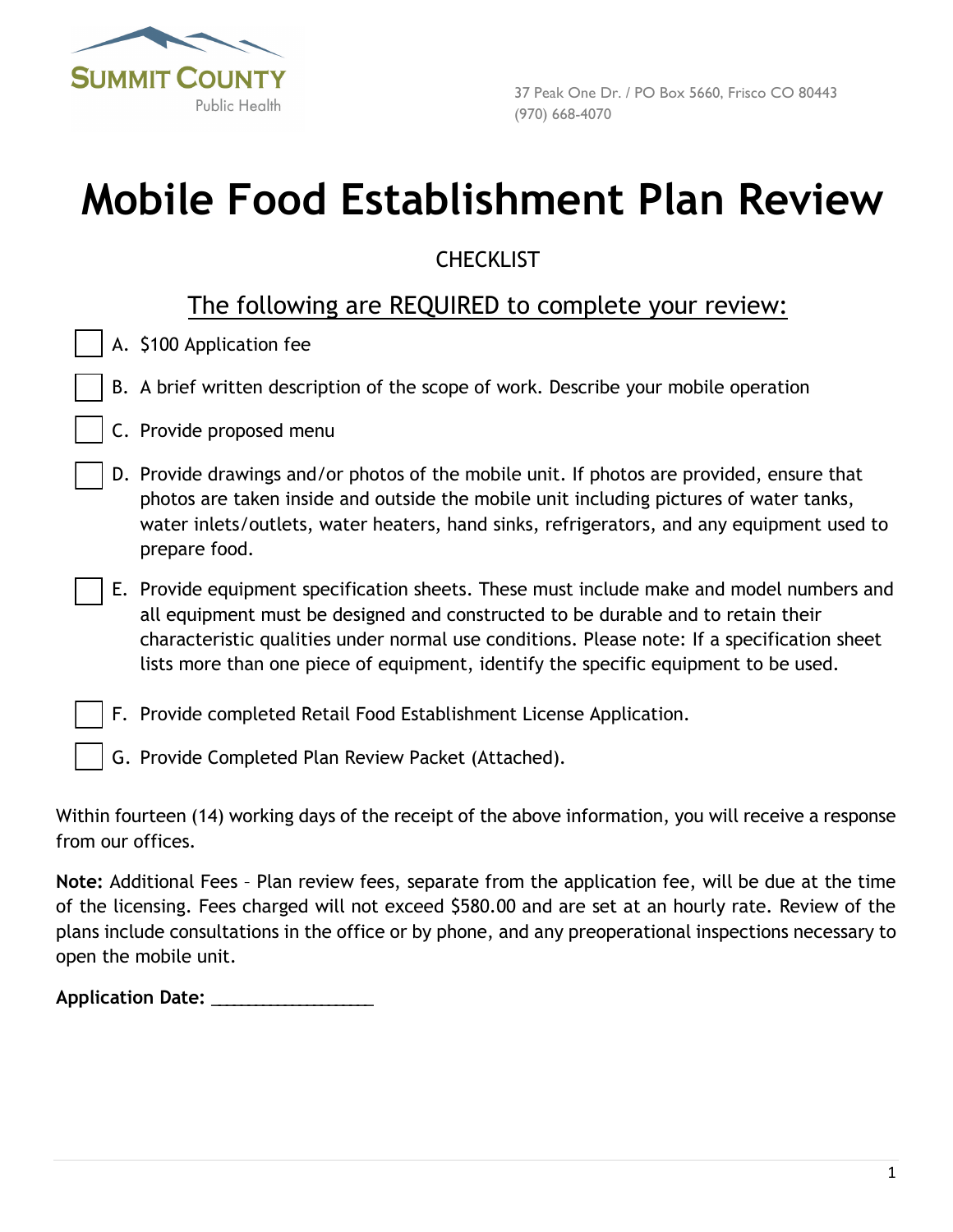| <b>MOBILE UNIT PLAN REVIEW FORM</b>                                                                                |                                  |                                      |  |
|--------------------------------------------------------------------------------------------------------------------|----------------------------------|--------------------------------------|--|
|                                                                                                                    | <b>ESTABLISHMENT INFORMATION</b> |                                      |  |
| Name of Mobile Unit:                                                                                               |                                  | Phone:                               |  |
| Type of Unit: $\Box$ Mobile (Trailer/Food Catering Truck) $\Box$ Push Cart $\Box$ Self-Contained Unit <sup>1</sup> |                                  | $\Box$ Prepackaged Only <sup>2</sup> |  |
| <b>Street Address:</b>                                                                                             |                                  | Cell:                                |  |
| City:                                                                                                              |                                  | Fax:                                 |  |
| State/Zip:                                                                                                         | Email:                           |                                      |  |
| County:                                                                                                            |                                  |                                      |  |
| Website:                                                                                                           |                                  |                                      |  |
| <b>OWNERSHIP INFORMATION</b> (proprietary rights per C.R.S. 25-1605)                                               |                                  |                                      |  |
| Individual(s) or Corporate Name:                                                                                   |                                  | Phone:                               |  |
| <b>Mailing Address:</b>                                                                                            |                                  | Cell:                                |  |
| City:                                                                                                              |                                  | Fax:                                 |  |
| State/Zip:                                                                                                         | Email:                           |                                      |  |
| CONTACT INFORMATION ( $\Box$ CHECK IF SAME AS ABOVE)                                                               |                                  |                                      |  |
| Name of Primary Contact:                                                                                           |                                  | Phone:                               |  |
| <b>Street Address:</b>                                                                                             |                                  | Cell:                                |  |
| City:                                                                                                              |                                  | Fax:                                 |  |
| State/Zip:                                                                                                         | Email:                           |                                      |  |
|                                                                                                                    | <b>LICENSING INFORMATION</b>     |                                      |  |
| Has your mobile unit been previously licensed? Select                                                              | Sales Tax #                      |                                      |  |
| If YES, provide the following information<br>Year:                                                                 |                                  | State & County where licensed:       |  |
| If NO, is the construction of the mobile unit complete?                                                            |                                  |                                      |  |
| Days and Hours of Operation<br>Insert hours in the following format: 8am to 8pm                                    |                                  |                                      |  |
| Days:                                                                                                              |                                  |                                      |  |
| Hours:                                                                                                             |                                  |                                      |  |
| Seasonal: Yes $\Box$ No $\Box$ List months of operations:                                                          |                                  |                                      |  |
| Projected maximum number of meals to be served.<br>Number of meals per week:                                       |                                  |                                      |  |
|                                                                                                                    |                                  |                                      |  |

**<sup>1</sup>- Self-Contained Mobile Unit:** See definition and additional requirements. Annex Page 10

**2 - Prepackaged Only:** For operations that offer prepackaged foods only, please complete page 1, provide a menu, and contact your Local Public Health Agency.

| Provide information on how people can find your mobile unit. |  |  |  |  |  |
|--------------------------------------------------------------|--|--|--|--|--|
| <b>Facebook:</b><br>Mobile App:<br>Twitter:                  |  |  |  |  |  |
| <b>Food Truck Row Location:</b>                              |  |  |  |  |  |
| Location used most frequently:                               |  |  |  |  |  |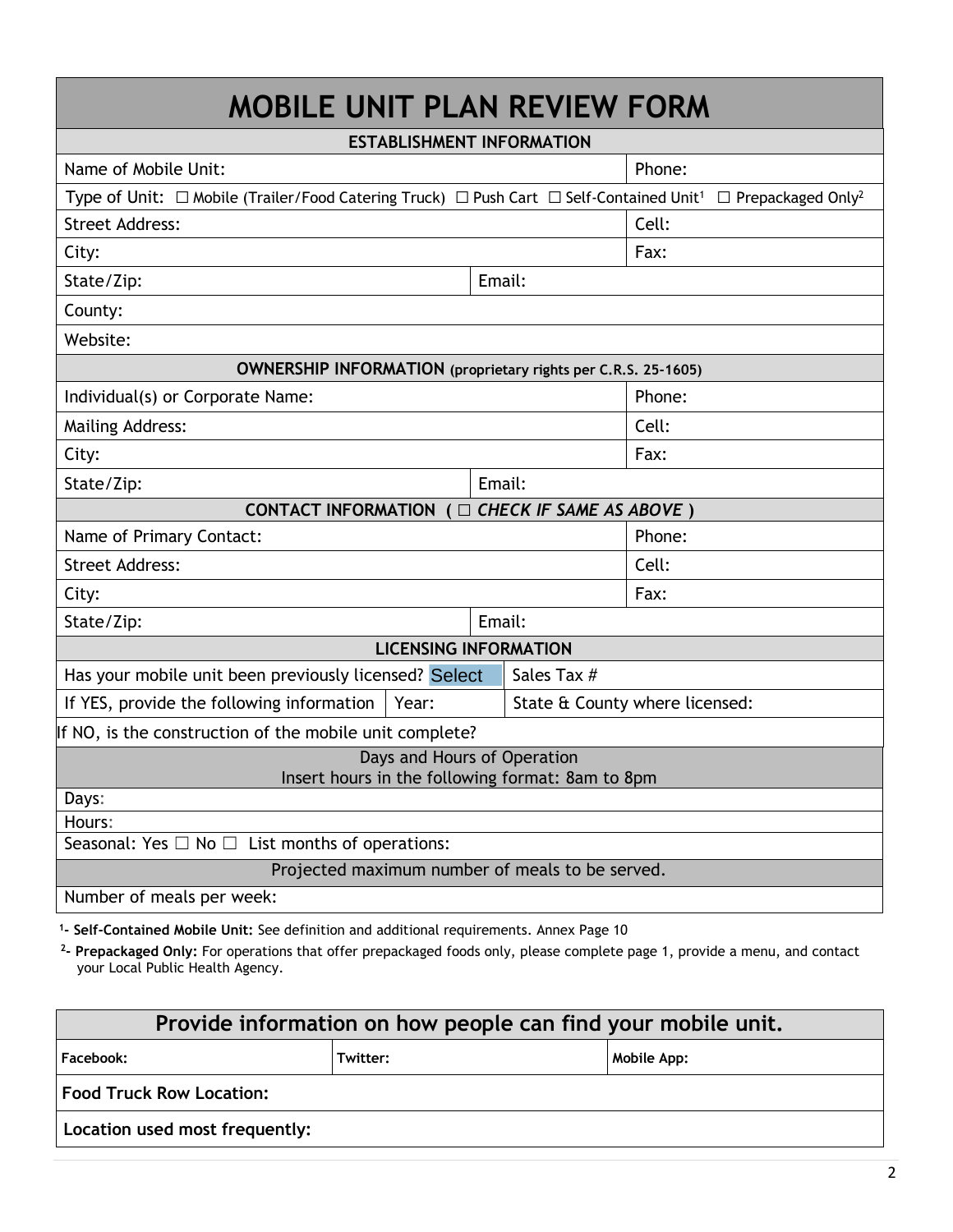## **MENU AND FOOD HANDLING PROCEDURES**

- A. Submit a complete menu.
- B. Check all the food handling procedures that apply and indicate the location where they will take place in *Table 1* below.

| <b>FOOD HANDLING PROCEDURES</b>                                                           |  |   |                                                     |        |
|-------------------------------------------------------------------------------------------|--|---|-----------------------------------------------------|--------|
| Procedure                                                                                 |  | N | If yes, indicate where procedure will take<br>place |        |
|                                                                                           |  |   | Commissary                                          | Mobile |
| Will food be held cold?                                                                   |  |   |                                                     |        |
| Will food be held hot?                                                                    |  |   |                                                     |        |
| Will produce need to be washed?                                                           |  |   |                                                     |        |
| Will food be cooled after cooking?                                                        |  |   |                                                     |        |
| Will food be reheated after cooling?                                                      |  |   |                                                     |        |
| Will food that is frozen need to be thawed?                                               |  |   |                                                     |        |
| Will food be cooked? (example: raw meat)                                                  |  |   |                                                     |        |
| Will facility serve raw, undercooked, or<br>cooked to order eggs, meat, poultry, or fish? |  |   |                                                     |        |
| Will foods be prepared that will be sold to<br>other establishments?                      |  |   |                                                     |        |
| Will catering be conducted?                                                               |  |   |                                                     |        |

*\*\* Food shall be obtained from approved sources that comply with the applicable laws relating to food and food labeling\*\* \*\*Preparation of food or storage of any items related to the operation is prohibited in a personal home.\*\** 

### **Food Handling Procedure Descriptions**

### **Complete Applicable Sections**

A. List the foods that will require rapid cooling (examples: rice, green chili, soup, etc.):

In addition, describe what methods will be used in your facility to rapidly cool cooked food. Check only those that apply in your establishment.

- $\Box$  Under refrigeration
- $\Box$  Ice water bath
- $\Box$  Adding ice as an ingredient

 $\Box$  Rapid Cooling equipment

☐ Other:

- $\Box$  Shallow Pans
- 
- ☐ Separating food into smaller portions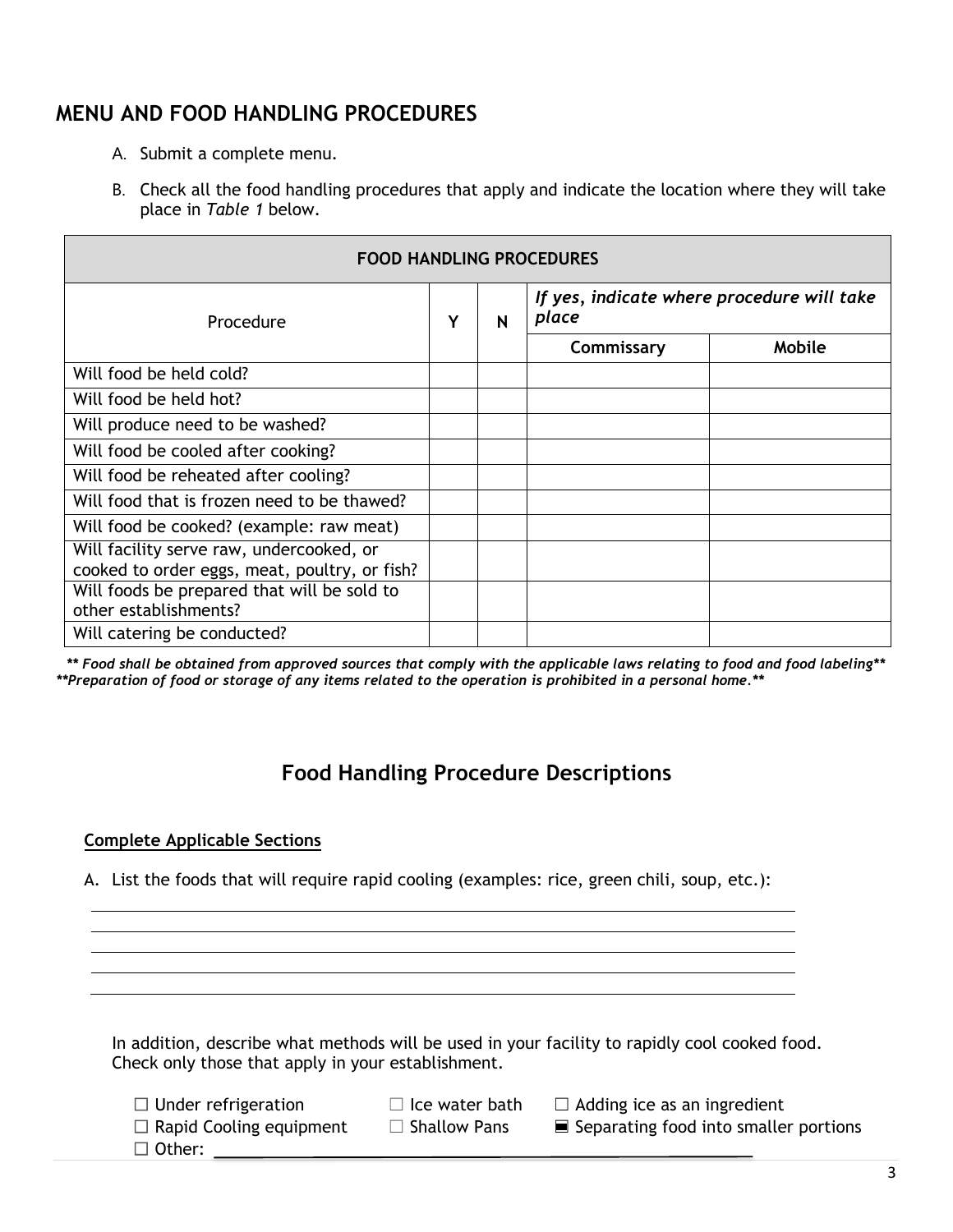| B. Describe what methods will be used in your facility to rapidly reheat cooled foods/leftovers.                    |
|---------------------------------------------------------------------------------------------------------------------|
| List the equipment that will be used for reheating:                                                                 |
| $\Box$ Stove                                                                                                        |
| C. Describe how frozen foods will be thawed.                                                                        |
| $\Box$ Under running water $\Box$ In a microwave<br>$\Box$ Under refrigeration<br>$\Box$ As part of cooking process |
| CI. Describe where personal items will be stored.                                                                   |
| ,我们也不会有什么。""我们的人,我们也不会有什么?""我们的人,我们也不会有什么?""我们的人,我们也不会有什么?""我们的人,我们也不会有什么?""我们的人                                    |
| E. Describe where chemicals used for operation will be stored.                                                      |
|                                                                                                                     |
| F. How will bare hand contact with ready-to-eat foods be prevented during preparation? Check all that<br>apply.     |
| $\Box$ Gloves                                                                                                       |
| G. Are there any refrigeration units that will only be used to cold-hold individual servings of pre-                |

packaged foods for immediate customer service?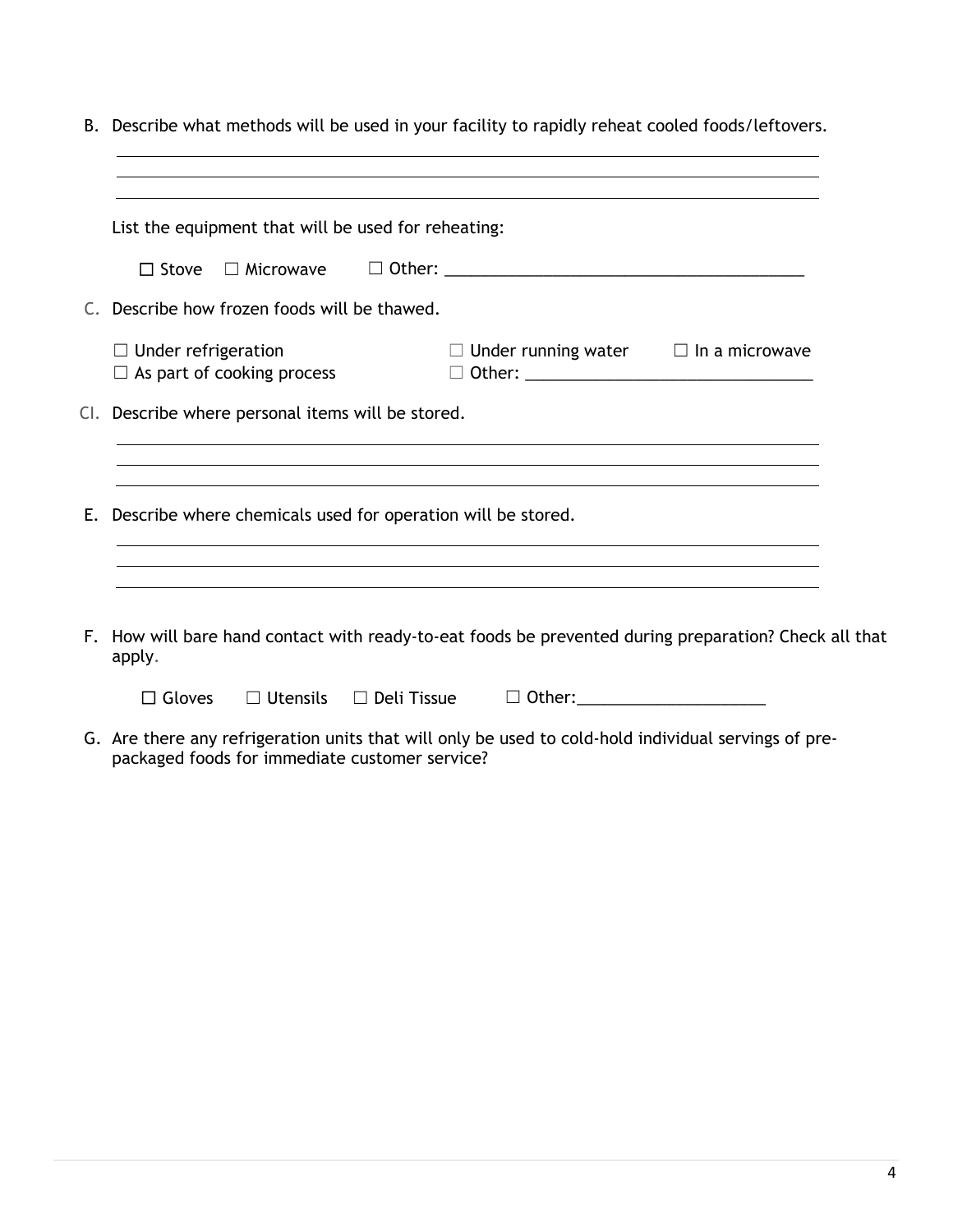# **PHYSICAL FACILITIES**

|                             |               |                                                | <b>FINISH SCHEDULE</b>                                                        |                                                                                                              |                                                                                                                        |                   |
|-----------------------------|---------------|------------------------------------------------|-------------------------------------------------------------------------------|--------------------------------------------------------------------------------------------------------------|------------------------------------------------------------------------------------------------------------------------|-------------------|
|                             |               |                                                | 4" plastic coved molding, etc.). Indicate Not Applicable (NA) as appropriate. |                                                                                                              | INSTRUCTIONS: Indicate which materials (quarry tile, stainless steel, fiberglass reinforced panels (RFP), ceramic tile |                   |
|                             | <b>Floors</b> |                                                |                                                                               | <b>Walls</b>                                                                                                 | Ceiling                                                                                                                |                   |
| <b>Material</b>             | <b>Finish</b> | Type of<br><b>Base</b>                         | <b>Material</b>                                                               | <b>Finish</b>                                                                                                | <b>Material</b>                                                                                                        | Finish            |
| <b>Stainless</b><br>Example | Smooth        | <b>Rubber Cove</b>                             | <b>FRP</b>                                                                    | Smooth<br>Example                                                                                            | <b>Stainless</b>                                                                                                       | Smooth<br>Example |
|                             |               |                                                |                                                                               |                                                                                                              |                                                                                                                        |                   |
|                             |               |                                                |                                                                               |                                                                                                              |                                                                                                                        |                   |
|                             |               | protected. Are windows and doors screened? N/A |                                                                               | <b>Windows and Doors:</b> To prevent the entry of pests, outer openings must be<br>unit is a push cart? $No$ |                                                                                                                        |                   |
|                             |               |                                                |                                                                               | If no, please describe how the unit will be protected from pest entry:                                       |                                                                                                                        |                   |
|                             |               | Are service windows self-closing? N/A          |                                                                               | unit is a push cart No                                                                                       |                                                                                                                        |                   |
|                             |               |                                                |                                                                               | If no, please describe how the unit will be protected from pest entry:                                       |                                                                                                                        |                   |
|                             |               |                                                |                                                                               |                                                                                                              |                                                                                                                        |                   |

**Ventilation:** *If the mobile unit is enclosed and grease-cooking is conducted, such as cooking meats on a stove top or deep frying, a Type 1 hood may be required.*

If applicable, provide specification sheets for the exhaust hood and fan, and provide the hood information in *Table 3* below. Provide the size in feet (*length x width*) of hood. Include manufacturer's recommended exhaust listings in cubic feet per minute (CFM)s.

| <b>VENTILATION</b>              |                                               |                              |  |  |  |
|---------------------------------|-----------------------------------------------|------------------------------|--|--|--|
| Hood Type<br>(Type 1 or Type 2) | Dimensions (feet) of Hood<br>(length x width) | <b>Exhaust Flow</b><br>(CFM) |  |  |  |
|                                 |                                               |                              |  |  |  |

\*\*Please note: Fire suppression systems may be required in certain jurisdictions. Please contact your local fire department. For more information on fire safety in mobile units please visit this link:

https://www.nfpa.org/-/media/Files/Public-Education/By-topic/Food-trucks/FoodTruckFactSheet.pdf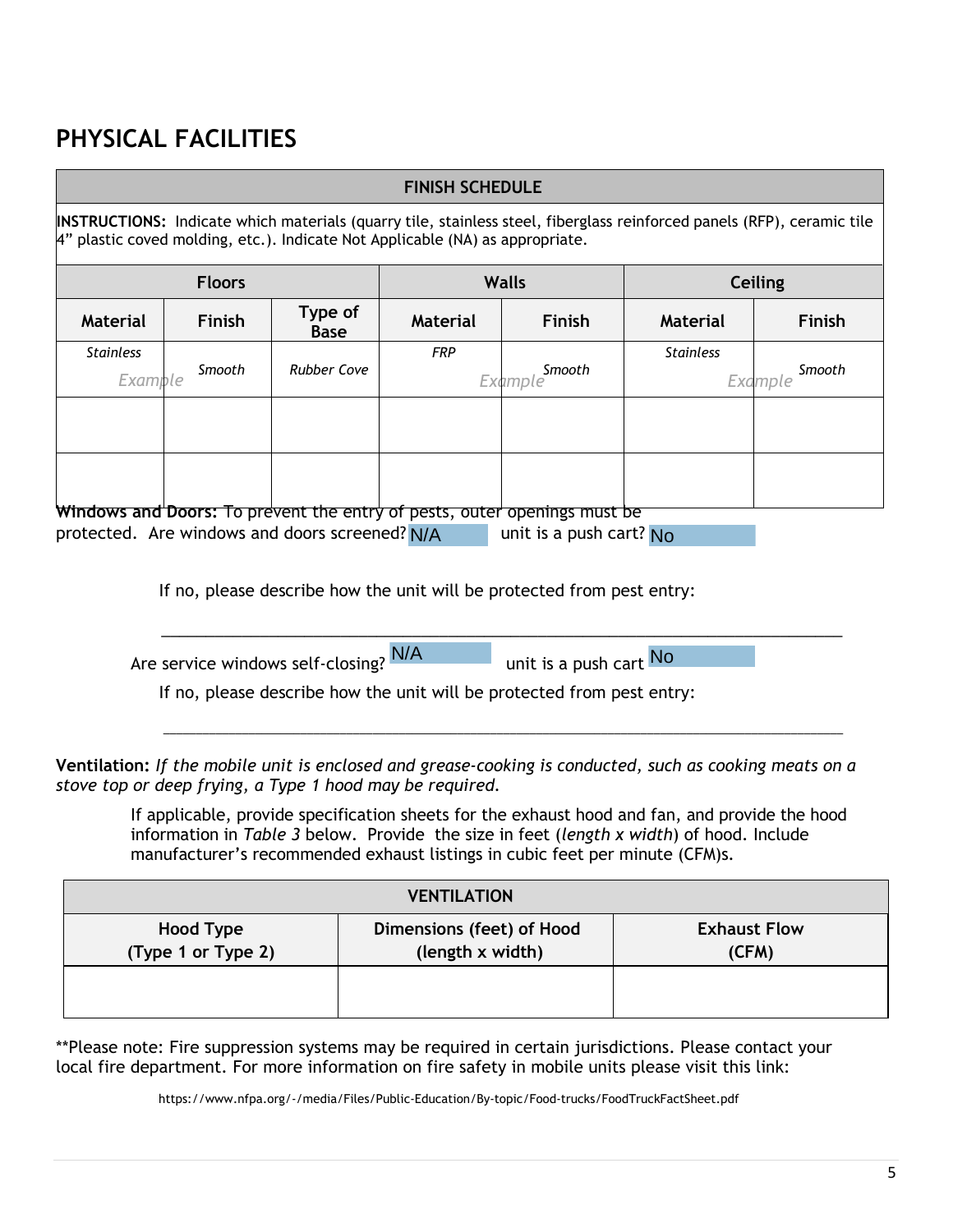| <b>REFRIGERATION / FREEZER CAPACITY</b> |                     |                                |  |  |  |  |
|-----------------------------------------|---------------------|--------------------------------|--|--|--|--|
| <b>TYPE OF UNIT</b>                     | # OF UNITS PROVIDED | <b>Make &amp; Model Number</b> |  |  |  |  |
| Reach-in Cooler (under counter)         |                     |                                |  |  |  |  |
| Reach-in Cooler (stand up)              |                     |                                |  |  |  |  |
| Open Top Sandwich Cooler                |                     |                                |  |  |  |  |
| Reach-in Freezer (under counter)        |                     |                                |  |  |  |  |
| Reach-in Freezer (stand up)             |                     |                                |  |  |  |  |
| Other cold holding storage:             |                     |                                |  |  |  |  |

| <b>HOT HOLDING UNITS</b>   |                     |                                |  |  |  |  |
|----------------------------|---------------------|--------------------------------|--|--|--|--|
| <b>TYPE OF UNIT</b>        | # OF UNITS PROVIDED | <b>Make &amp; Model Number</b> |  |  |  |  |
| Steam Tables               |                     |                                |  |  |  |  |
| Hot Box                    |                     |                                |  |  |  |  |
| Cook & Hold Units          |                     |                                |  |  |  |  |
| Other hot holding storage: |                     |                                |  |  |  |  |

### **UTENSILS AND WAREWASHING**

A. Where will utensil washing take place? (Check all that apply)

**Commissary** 

Mobile Unit

If utensil/equipment washing will take place on the mobile unit, provide specifications for the compartment sink in Table below.

| <b>MANUAL WAREWASHING</b>        |                                                           |              |              |                                 |  |
|----------------------------------|-----------------------------------------------------------|--------------|--------------|---------------------------------|--|
| <b>LENGTH (inches) OF SOILED</b> | <b>DIMENSIONS OF (inches)</b><br><b>SINK COMPARTMENTS</b> |              |              | <b>LENGTH (inches) OF CLEAN</b> |  |
| <b>DRAINBOARD</b>                | <b>LENGTH</b>                                             | <b>WIDTH</b> | <b>DEPTH</b> | <b>DRAINBOARD</b>               |  |
|                                  |                                                           |              |              |                                 |  |
|                                  |                                                           |              |              |                                 |  |

*\*\*Sink compartments must be large enough to accommodate the largest piece of equipment or utensil used.\*\**

#### **WATER SYSTEMS:**

A. Provide plumbing diagrams or schematics showing location of water heater, plumbing fixtures, water supply and wastewater tanks, drain lines and water inlets/outlets on the floor plan. Materials used in the construction of a mobile water tank and accessories shall be safe, durable, corrosion resistant, and finished to have a smooth easily cleanable surface. A water tank, pump, and hoses shall be flushed and sanitized before being placed in service after construction, repair, modification, and periods of non-use. 5-304.11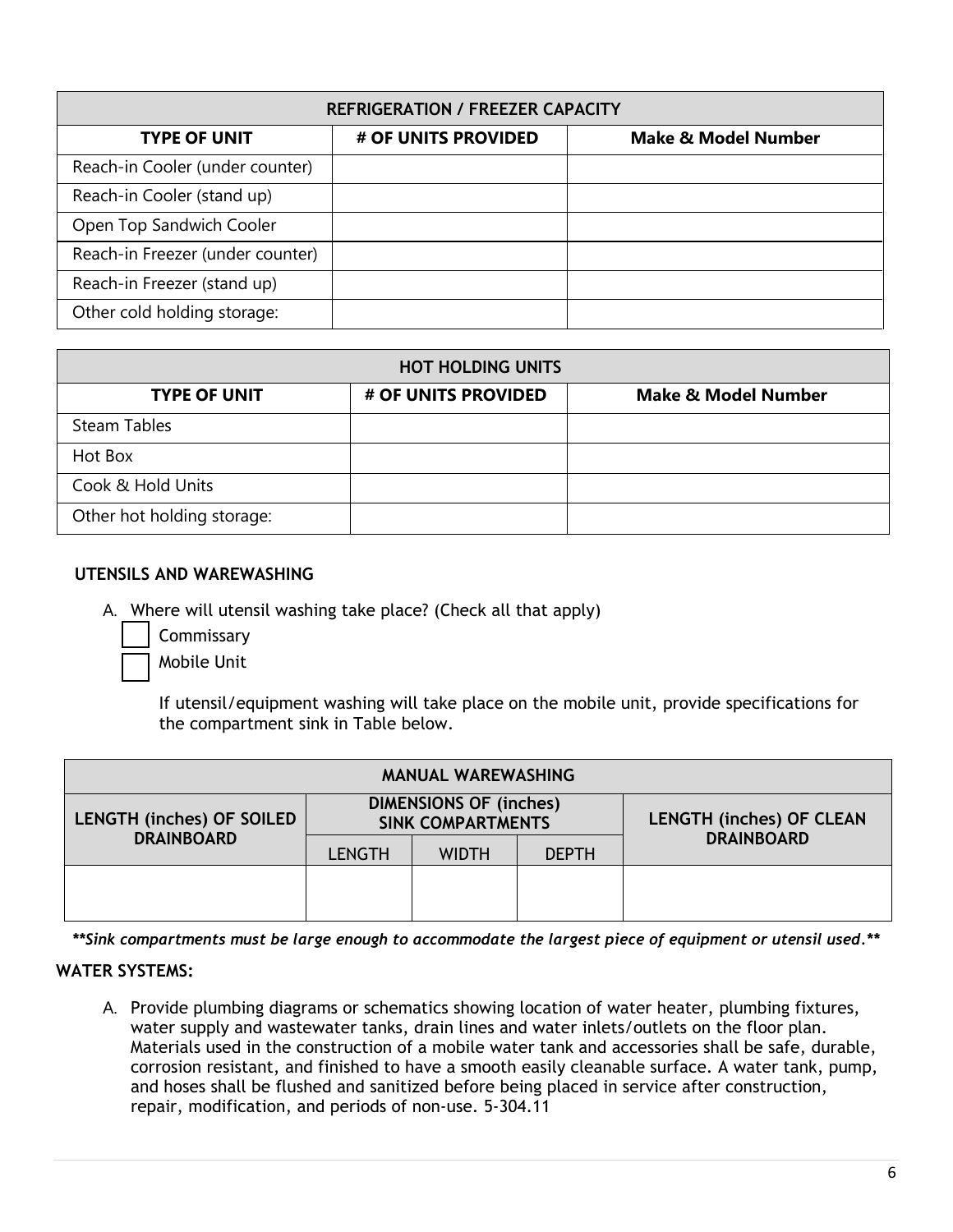### B. **Hot Water**

- 1. How will hot water be provided to plumbing fixtures on the unit? (Check all that apply)
	- Water Heater Instantaneous water heater Other (specify):\_\_\_\_\_\_\_\_\_\_\_\_\_\_\_\_\_\_\_\_\_\_\_\_\_\_\_\_\_\_\_\_\_\_\_\_\_\_\_\_\_\_\_\_\_\_\_\_\_\_\_\_\_\_\_\_\_\_\_\_\_\_\_
- 2. If a water heater is installed, complete the table below:

| <b>WATER HEATER</b>                                             |  |  |  |  |  |
|-----------------------------------------------------------------|--|--|--|--|--|
| Model #<br><b>Tank Capacity</b><br>Make<br><b>KW/BTU Rating</b> |  |  |  |  |  |
|                                                                 |  |  |  |  |  |
|                                                                 |  |  |  |  |  |

### C. **Water Supply Information**

1. Provide location where water will be obtained below.

\_\_\_\_\_\_\_\_\_\_\_\_\_\_\_\_\_\_\_\_\_\_\_\_\_\_\_\_\_\_\_\_\_\_\_\_\_\_\_\_\_\_\_\_\_\_\_\_\_

\_\_\_\_\_\_\_\_\_\_\_\_\_\_\_\_\_\_\_\_\_\_\_\_\_\_\_\_\_\_\_\_\_\_\_\_\_\_\_\_\_\_\_\_\_\_\_\_\_

| <b>Business Name</b> | Street Address | Jtv. | $\cdot$ – $\cdot$<br>state/Zip |
|----------------------|----------------|------|--------------------------------|

- 2. Provide total capacity of all potable water supply tanks (in gallons) below.
- 3. Provide the maximum number of hours operating between filling water supply tank/s.
- 4. What plumbing fixtures will be present on the mobile unit? (Check all that apply)
	- 3-compartment sink
	- Hand sink (Indicate number of sinks): \_\_\_\_\_\_\_\_\_\_
	- Food preparation sink
	- Pre-rinse sprayer
	- Utensil soak sink
	- Mop sink
	- Dish Machine
	- Toilet
		- Other (specify): \_\_\_\_\_\_\_\_\_\_\_\_\_\_\_\_\_\_\_\_\_\_\_\_\_\_\_\_\_\_\_\_\_\_\_\_\_\_\_\_\_\_\_\_\_\_\_\_\_\_\_\_\_\_\_\_\_\_\_\_\_\_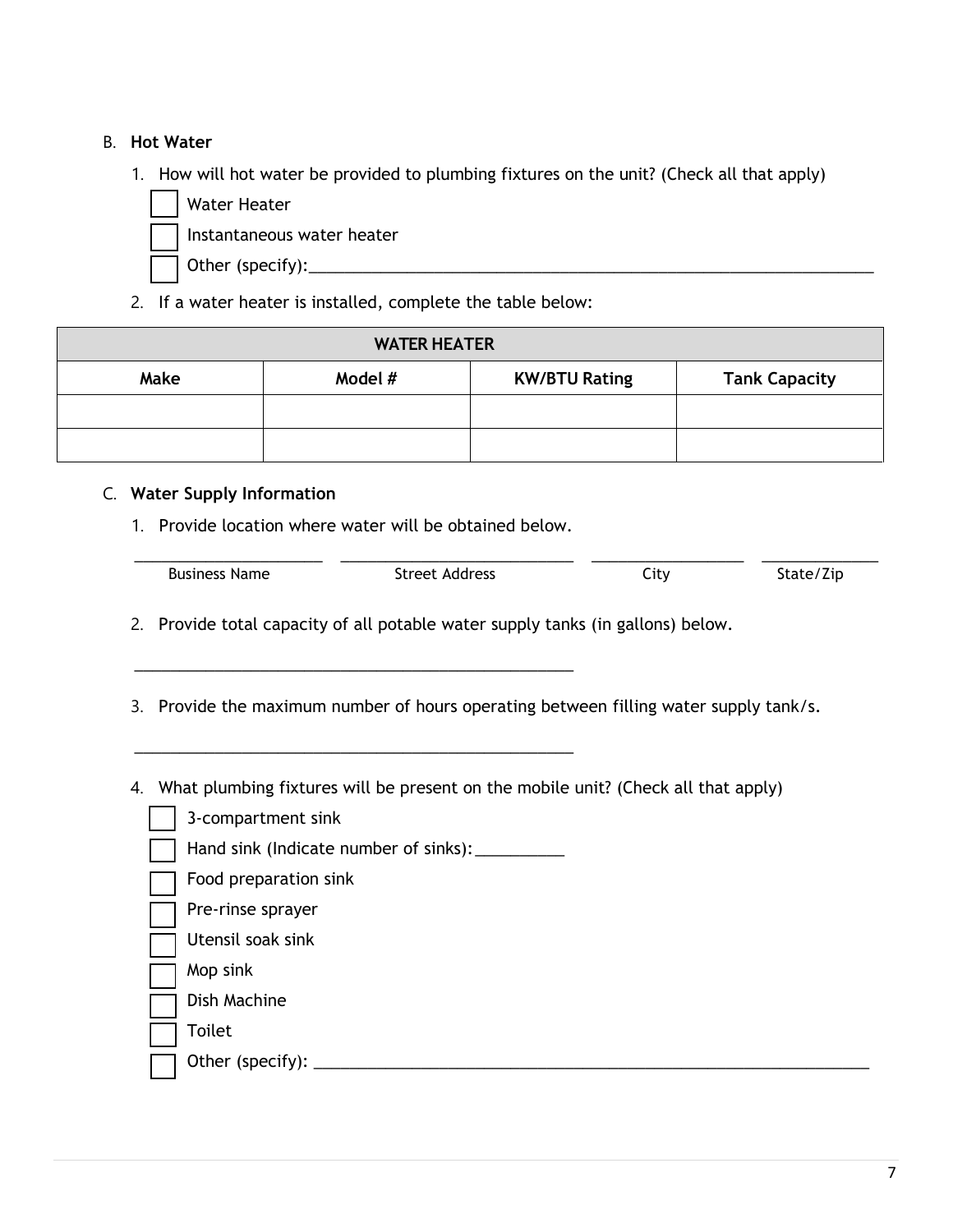### D. **Wastewater Tank/Disposal Information**

1. Provide location where wastewater will be disposed of below.

| <b>Business Name</b>                       | Street Address                                                                                                                                                                            | City | State/Zip |
|--------------------------------------------|-------------------------------------------------------------------------------------------------------------------------------------------------------------------------------------------|------|-----------|
|                                            | 2. Provide wastewater tank capacity (in gallons) below.                                                                                                                                   |      |           |
|                                            | NOTE: The wastewater tank must be at least 15% larger than water supply tank.                                                                                                             |      |           |
| apply)                                     | 3. Prevention of Cross-Contamination to Water Supply: How will you ensure there is no cross-<br>contamination between the drinking water and waste water tanks and hoses? (Check all that |      |           |
|                                            | Drinking water inlet above waste outlet                                                                                                                                                   |      |           |
| Different colored or sized hoses           |                                                                                                                                                                                           |      |           |
| Different colored or sized removable tanks |                                                                                                                                                                                           |      |           |
| Different threads on inlet and outlet      |                                                                                                                                                                                           |      |           |
| Other (specify): $\_$                      |                                                                                                                                                                                           |      |           |
|                                            |                                                                                                                                                                                           |      |           |

Be Advised: Take necessary steps to winterize the mobile unit by insulating pipes (chemical additives are not allowed). Temperatures in Colorado frequently drop below 32°F and may cause water tanks and hoses to freeze resulting in damage to the system. Ensure pipes, water heater, and storage tanks in your unit are completely drained during cold weather months. Without water you cannot operate your mobile unit.

**6-402.11** Toilet rooms shall be conveniently located and accessible to employees during all hours of operation.